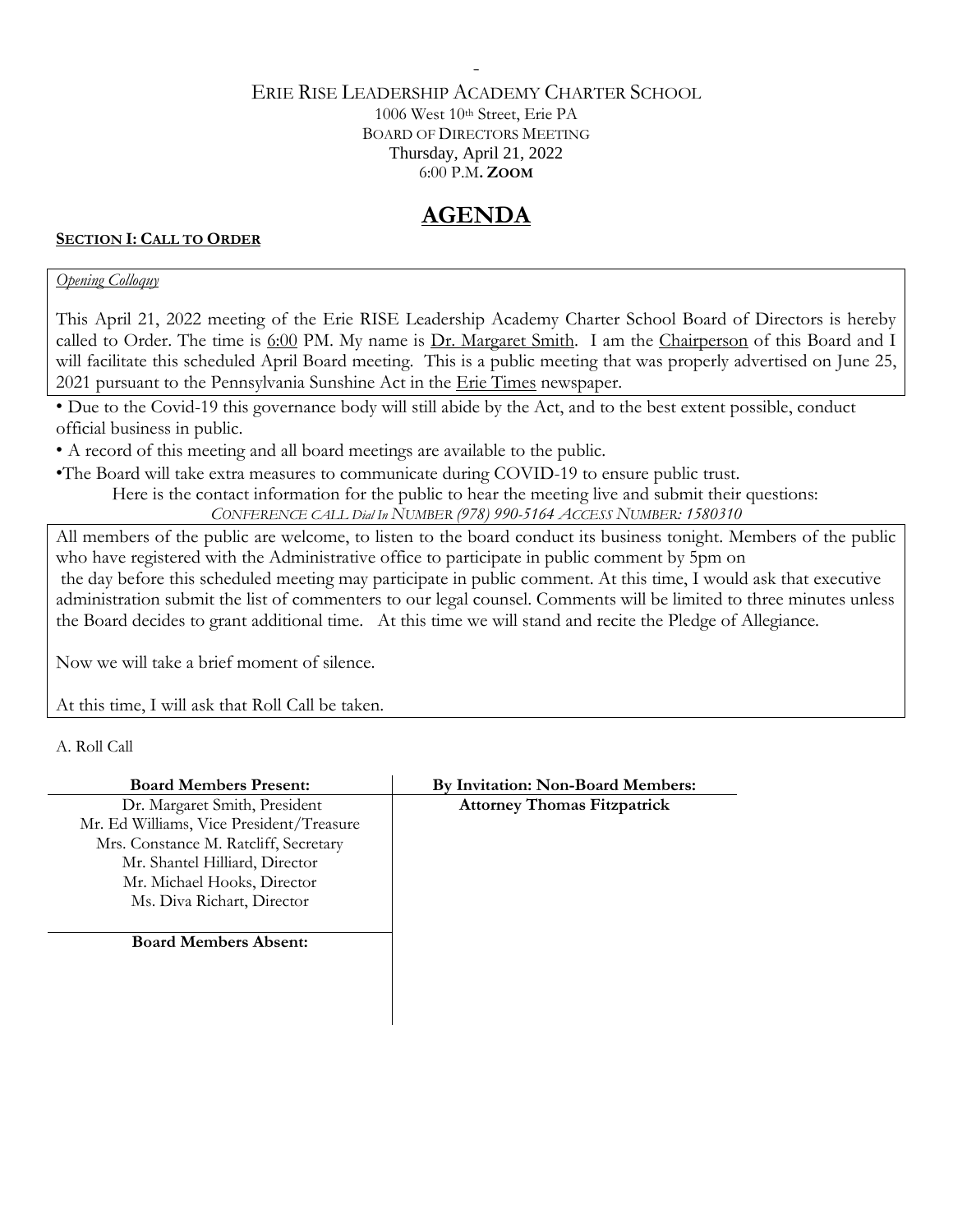#### B. Approval of Agenda

|                                |     | R151015374 Approval of the April 21, 2022 Agenda                                                                                   |
|--------------------------------|-----|------------------------------------------------------------------------------------------------------------------------------------|
| <b>MOTION</b><br><b>SECOND</b> |     | RESOLVED, that the Board of Directors of Erie RISE Leadership<br>Academy Charter School hereby approves the April 21, 2022 Agenda. |
|                                |     | Notes of Discussion / Advance Regulatory and Financial Comment:                                                                    |
| VOTE:                          | Who | What                                                                                                                               |
| <b>PASS</b>                    |     |                                                                                                                                    |
| [ ] FAIL                       |     |                                                                                                                                    |

## C. Approval of Minutes

| <b>MOTION</b>     | R151015376 Approval of Minutes of March 17, 2022 Meeting.                                                                                                                                                           |  |
|-------------------|---------------------------------------------------------------------------------------------------------------------------------------------------------------------------------------------------------------------|--|
| <b>SECOND</b>     | RESOLVED, that the Board of Directors of Erie RISE Leadership Academy<br>Charter School hereby approves the Minutes of the March 17, 2022 of the<br>Erie RISE Leadership Academy Charter School Board of Directors. |  |
| VOTE:<br>$[$ PASS |                                                                                                                                                                                                                     |  |
| $[$ FAIL          | Notes of Discussion / Advance Regulatory and Financial Comment:                                                                                                                                                     |  |
|                   | What<br>Who                                                                                                                                                                                                         |  |
|                   |                                                                                                                                                                                                                     |  |

#### **SECTION II: REPORTS**

A. Hearing of Citizens

*Community Comment Colloquy (General Counsel)*

Good Evening, my name is Tom Fitzpatrick with Mincey Fitzpatrick Ross, LLC, and General Counsel to the Board of Directors of Erie RISE Leadership Academy Board of Directors. Will you please state your name for our records?

You will have three minutes to address the Board. Any documents or communications that you might supplement your comment with should be submitted to me. I will keep the time and notify the board when three minutes have elapsed.

This Board may choose not to comment, question or respond in any way to your public comment. I will begin the time now.

| Who | What |
|-----|------|
|     |      |

- B. CEO Report
- C. Finance and Audit Committee Report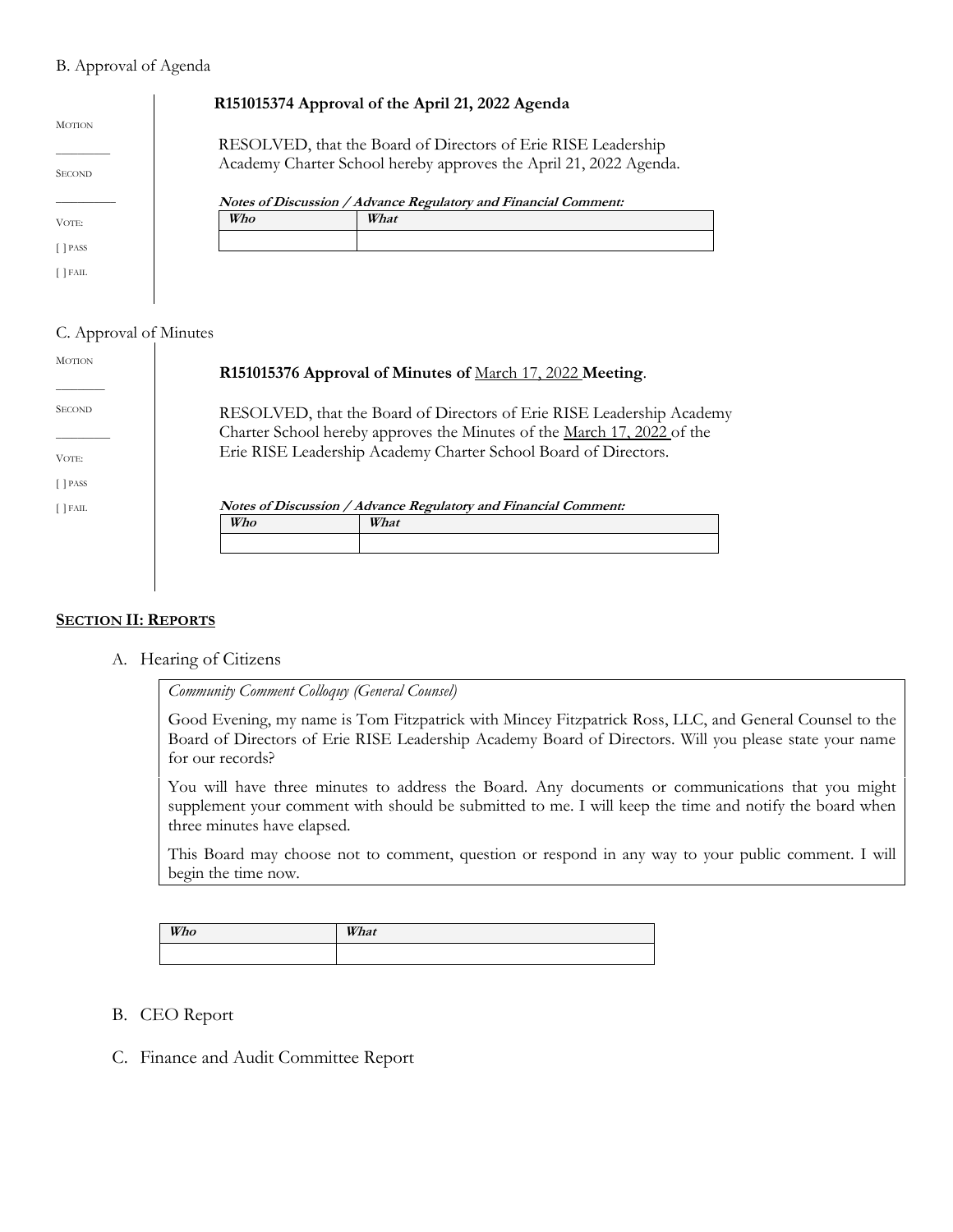## **SECTION III: RESOLUTIONS**

#### A. APPROVAL OF REPORTS

| <b>MOTION</b>   | R1510151378 Reports of the CEO                                                                                                                                                                                      |  |
|-----------------|---------------------------------------------------------------------------------------------------------------------------------------------------------------------------------------------------------------------|--|
| <b>SECOND</b>   | RESOLVED, the Board of Directors of Erie RISE Leadership Academy Charter School accepts<br>the CEO Reports and all documents submitted thereby, which shall be incorporated into the<br>record of this meeting.     |  |
| VOTE:           | R151015380 Reports of the Finance and Audit Committee                                                                                                                                                               |  |
| $[$ $]$ PASS    |                                                                                                                                                                                                                     |  |
| $\lceil$ FAIL   | RESOLVED, the Board of Directors of Erie RISE Leadership Academy Charter School accepts<br>the Finance Reports and all documents submitted thereby, which shall be incorporated into the<br>record of this meeting. |  |
|                 | Notes of Discussion / Advance Regulatory and Financial Comment:                                                                                                                                                     |  |
|                 | Who<br>What                                                                                                                                                                                                         |  |
|                 |                                                                                                                                                                                                                     |  |
|                 | <b>SECTION IV: UNFINISHED BUSINESS</b>                                                                                                                                                                              |  |
|                 |                                                                                                                                                                                                                     |  |
|                 | Academic Committee Report - Mr. Shantel Hilliard<br>А.<br>SEL Report Update - Dr. Margaret Smith                                                                                                                    |  |
|                 | Personnel/Family Committee Report - Mr. Michael Hooks<br><b>B.</b>                                                                                                                                                  |  |
|                 | Financial Interest Statements (#2 of charter agreement due May 1 <sup>st</sup> )<br>С.                                                                                                                              |  |
|                 | D.<br>2022 National Charter School Conference - Registrations due April 26th                                                                                                                                        |  |
| <b>MOTION</b>   |                                                                                                                                                                                                                     |  |
| <b>SECOND</b>   |                                                                                                                                                                                                                     |  |
|                 | <b>SECTION V: NEW BUSINESS</b>                                                                                                                                                                                      |  |
| VOTE:           | SCHOOL ORGANIZATIONAL CHART UPDATE<br>А.                                                                                                                                                                            |  |
| $[$ $]$ PASS    | <b>SCHOOL SAFETY PROTOCOL</b><br><b>B.</b>                                                                                                                                                                          |  |
| $\lceil$   FAIL | $\mathcal{C}$ .<br>TECHNOLOGY PLAN REVIEW & UPDATES (PG 4 # 2 OF CHARTER AGREEMENT)                                                                                                                                 |  |
|                 | BOARD TRAINING INFORMATION SUBMITTED TO ESD (SECTION 4 OF CHARTER<br>D.                                                                                                                                             |  |
|                 | AGREEMENT)<br>Ε.<br><b>BEHAVIOR DISCIPLINE</b>                                                                                                                                                                      |  |
|                 |                                                                                                                                                                                                                     |  |
|                 |                                                                                                                                                                                                                     |  |
|                 |                                                                                                                                                                                                                     |  |
|                 |                                                                                                                                                                                                                     |  |
|                 |                                                                                                                                                                                                                     |  |